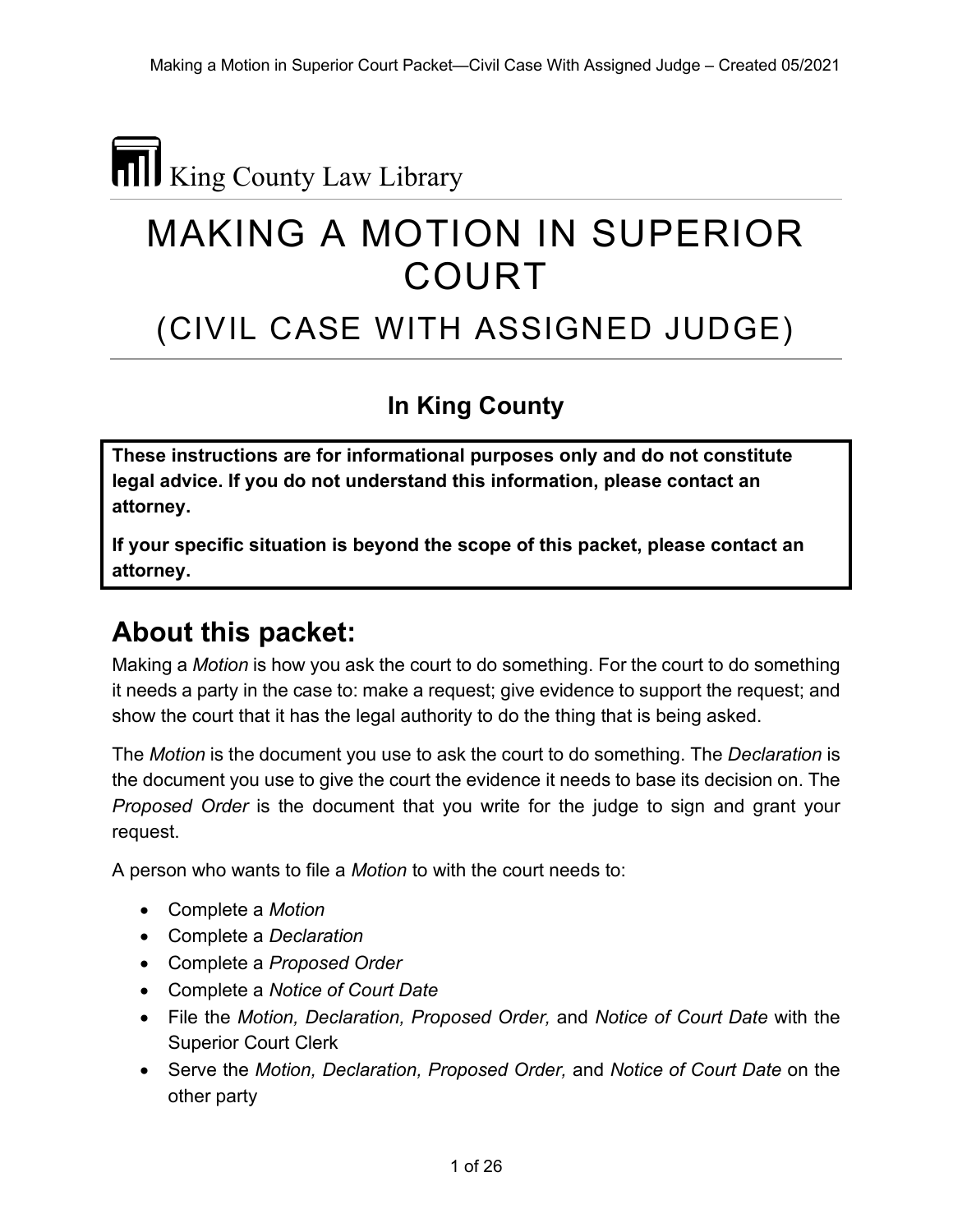- Have the person who served the documents complete a *Certificate of Service*
- File the *Certificate of Service* with the Superior Court Clerk

Once these steps are complete, the other party may respond to your *Motion* with a document called a *Response to Motion*, you will then have the option to write a *Reply to Response to Motion* to argue against the *Response*. Writing a *Reply* is not mandatory, you have the choice to simply wait for your hearing or the judge's decision.

The legal requirements for filing a *Motion* and serving documents on the other party are located in the Washington Civil Rules and the King County Local Civil Rules.

The King County Law Library has helpful videos summarizing and explaining the process on the Law Library's website, located here: https://kcll.org.

The Law Library also has helpful classes that cover the basics of civil lawsuits and things that may be helpful to consider. For more information, check the Law Library's Self-Represented Litigant (SRL) Workshop page, located here: https://kcll.org.

## **Forms included in this packet:**

- A Motion
- B Declaration
- C Proposed Order
- D Certificate of Service